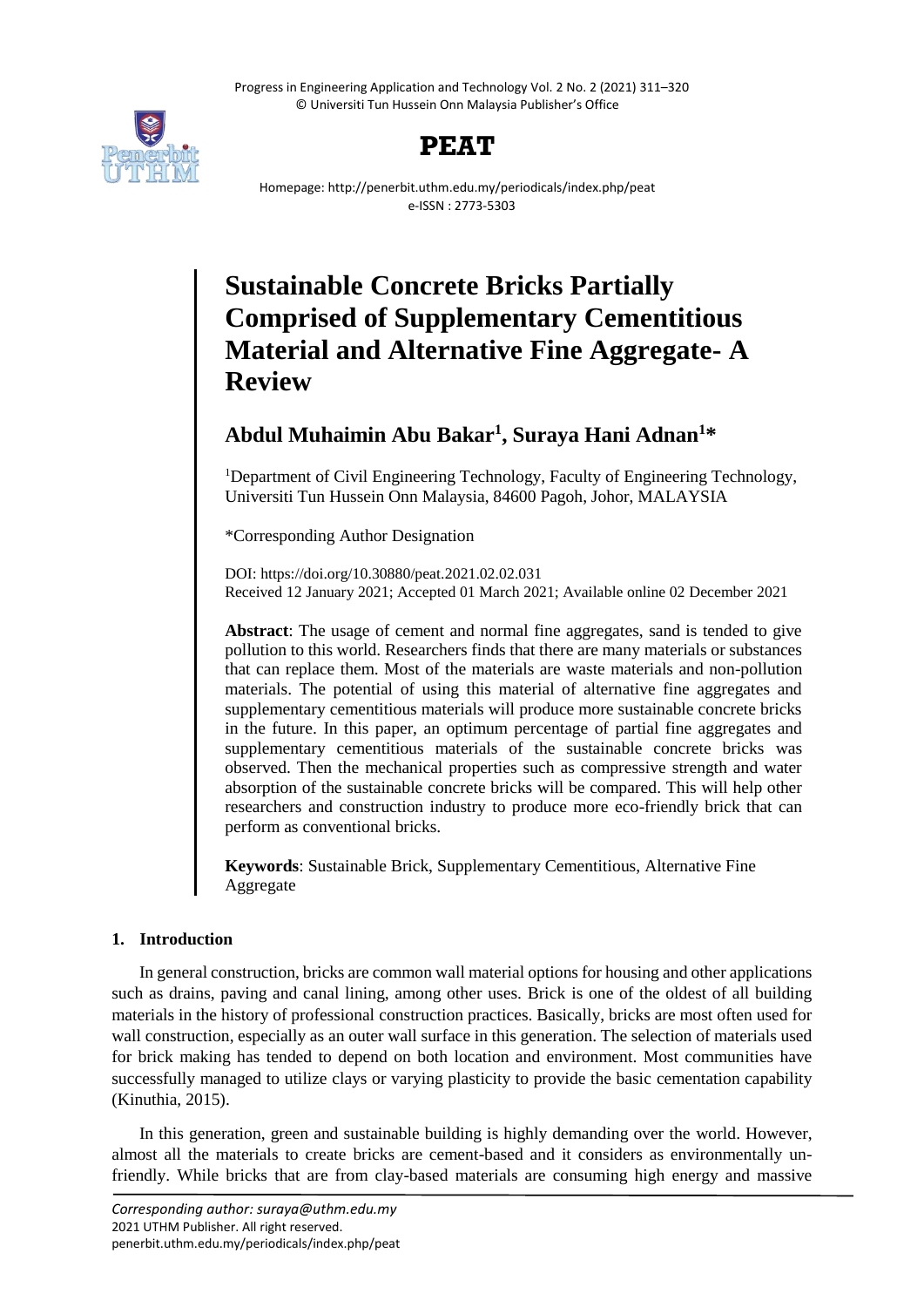depletion of raw resources. This will lead to a serious environmental problem due to high greenhouse gas emissions. Studies shown that 12.8 million tons of waste is produced in 2015 in Malaysia (Burke et al.,2012).

# 1.1 Research Background

To overcome the environmental pollution to empower the green building conceptual in any construction. A lot of researchers have shown us positive result to develop a conventional brick. The usage of cement-based materials can be reduced by replace by others substance that have almost similarities function such as waste materials or supplementary cementitious materials (SCMs).

## 1.2 Problem Statement

A broad range of waste materials have been used for the manufacture of construction materials, including bricks, with enhanced physical, mechanical and thermal properties. In general, the production of low thermal conductivity insulation materials and the use of sustainable waste are to dominant elements that can contribute to the production of energy-efficient, eco-friendly building materials. In this regard, through integrating locally available waste materials. For instance, bricks were created in which glass powder, oil palm fibers, and palm oil fly ash were used as fillers and binding materials along with lime and crusher dust.

# 1.3 Objective of Study

In general, this research is to utilize the applications of alternative fine aggregates (AFAs) and supplementary cementitious materials (SCMs) to produce more sustainable concrete bricks. The objectives of this research are as follows:

- 1. To determine the optimum percentage of partial fine aggregates and supplementary cementitious materials of the sustainable concrete bricks.
- 2. To compare the mechanical properties such as compressive strength and water absorption of the sustainable concrete bricks.

#### 1.4 Scope of Study

This study focused on gather the information related to the replacement composition of the AFAs and SCMs and the optimum percentage of these materials that affect the concrete brick mechanical properties. Expanded Polystyrene (EPS), Ground Granulated Blast Furnace Slag (GBFS), Quarry Dust, Copper Slag and Sheet Glass Powder are used for AFAs components. The Palm Oil Fuel Ash (POFA), Metakaolin, Bagasse, Rice Husk Ash (RHA) and Silica Fume are used for SCMs components. A detailed research is carried out on concrete mechanical properties consisting of compressive strength and absorption of water that assess the understanding of concrete characteristics and the behavior of waste materials.

#### **2. Literature Review**

The research work carried out on the effective and efficient utilization of different type of replacement for fine aggregate and cementitious supplementary in concrete brick manufacturing has been reviewed.

#### 2.1 Alternative Fine Aggregates (AFAs)

Since the increase of urbanization and industrialization, it is also increasing the demand on concrete products for construction purpose. One of the mixtures to produce a good quality concrete is fine aggregates. Fine aggregates itself occupied 35.00 % in the total volume of concrete (Tiwari et al., 2016). Alternative Fine Aggregates (AFAs) is used as partial or fully replacement of normal fine aggregates which is river sand.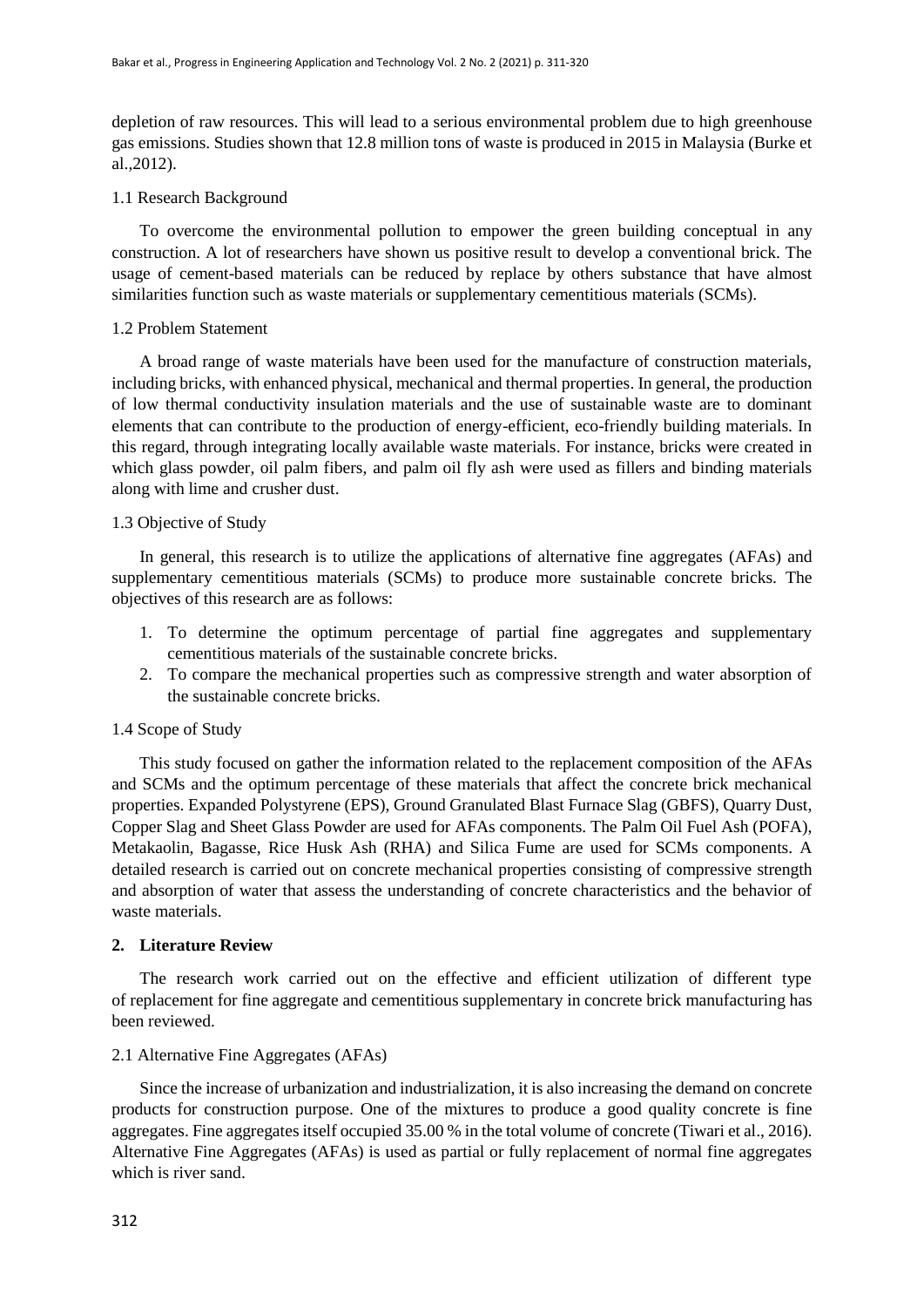AFAs is not only to reduce the excessive use of natural sand that will leads to environmental problem but are also to increase the mechanical performance and durability of a concrete in a long-term condition. The most common substance in SCMs is granulated blast furnace slag, copper slag and crushed glass powder (Tiwari et al., 2016)

#### 2.2.1 Expanded Polystyrene (EPS)

25.00 % and 50.00 % of EPS and several percentages of Palm Oil Fuel Ash (POFA) as a replacement for fine aggregates were studied (Suraya Hani Adnan et al., 2017). It was observed that replacement of fine aggregates by EPS led to decreases in strength with the result of 16.80 MPa and 12.20 MPA, respectively. It has the acceptable value strength. Water absorption for the 25.00 % is higher than 50.00 % of EPS.

#### 2.2.2 Granulated Blast Furnace Slag (GBFS)

Studies from (Surul et al., 2019) observed the increases in GBFS content will increase the compressive strength of bricks. The replacement of GBFS was 0.00 %, 10.00 %, 20.00 %, 30.00 % and 40% produces 35.20 MPa, 42.10 MPa, 44.80 MPa, 47.30 MPa and 48.80 MPa respectively. The water absorption for 0%, 10%, 20.00 %, 30.00 % and 40.00 % produces 14.50 %, 10.80 %, 11.90 %, 12.20 % and 12.50 % respectively. It shown that more GBFS will increase the water absorption.

#### 2.2.3 Quarry Dust

Effect of quarry dust as a sand replacement of brick gave us good outcome. Studies from (Mirasa et al., 2019) showed that the compressive strength and water absorption was above the minimum specified requirement. 0.00 %, 20.00 %, 50.00 % and 100.00 % were replace and the compressive strength were 11.80 MPa, 12.88 MPa, 10.60 MPa and 9.38 MPa, respectively.

#### 2.2.4 Copper Slag

Copper smelting and refining process will produce copper slag. It is an industrial waste obtained from both processes. Many studies showed that concrete production with this material will increase the mechanical properties of concrete. The percentage replacement of copper slag in this study by (Sai Bhavagna & Lalitha, 2017) were 0.00 %, 5.00 %, 10.00 %, 15.00 %, 20.00 % and 25.00 %. It was found that the highest compressive strength was 15.00 % of replacement which is 35.26 N/mm<sup>2</sup> .

#### 2.2.5 Sheet Glass Powder

5.00 %, 10.00 %, 15.00 %, 20.00 % and 40.00 % of glass powder as a replacement of fine aggregates were studied (Nursyamsi & Liang, 2018). It was observed that there were slightly increases in term of compression strength. It shows that for 5.00 %, 10.00 % and 15.00 % of replacement will increases the compression strength while more than 15.00 % will reduce the compression strength.

#### 2.3 Supplementary Cementitious Materials (SCMs)

Supplementary Cementitious Materials is used as partial replacement of Portland cement in concrete mixtures (Wu et al., 2014). In general, the use of SCMs is to minimum the environmental problems due to cement production. Cement production cost a huge amount of greenhouse gases (GHGs) emitted to the air (Shen et al., 2015)

SCMs is not only to reduce the GHGs emissions but are also used to improve the mechanical performance and durability of a concrete in a long-term condition. The most common sources in SCMs are silica fume, fly ash and others waste products (Juenger et al., 2019).

#### 2.3.1 Bagasse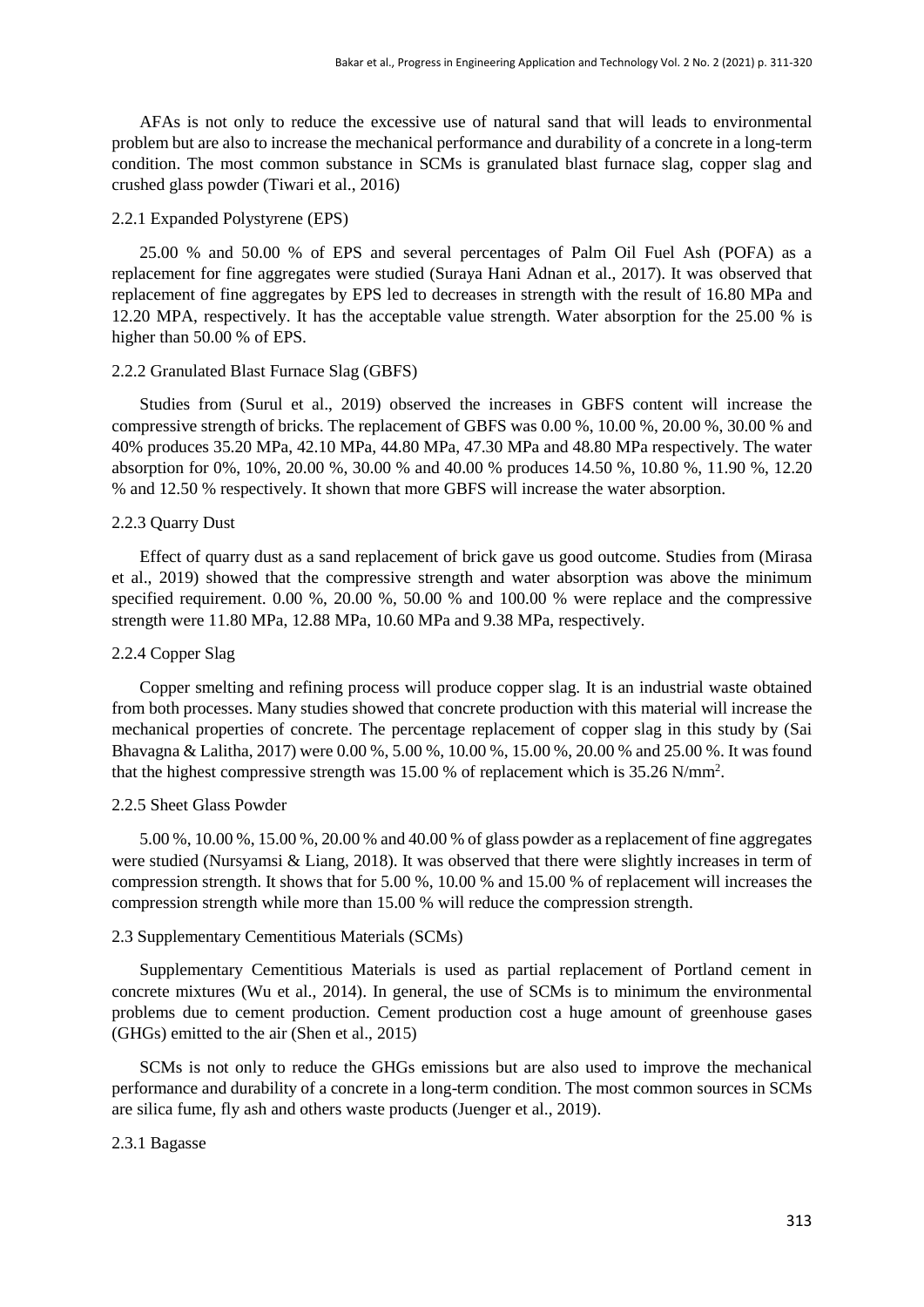The percentage replacement of bagasse in this study by (Ali et al., 2016) was  $0.00\%$ , 20.00 %, 25.00 % and 30.00 %. It was found that the specimen with 20.00 % has the highest compressive strength. It recorded that 15.33 MPa for 0.00 %, 16.23MPa for 20.00 %, 14.07 MPa for 25.00 % and 13.63 MPa for 30%. The percentage replacement over 20% will decreases the compressive strength. Water absorption test for 0.00 %,20.00 %,25.00 % and 30.00 % replacement gives the value of 6.04 %, 23.08 %, 23.49 % and 23.71 % respectively. This test was conducted for 28 days curing.

## 2.3.2 Metakaolin

Metakaolin has been widely studied for its highly pozzolanic properties. The percentage replacement of metakaolin in this study by (Shah et al., 2019) was 0.00 %, 2.00 %, 4.00 %, 6.00 % and 8.00 %. It was found that the compressive strength increases up to 25.00 % with 8.00 % replacement of cement by Metakaolin

#### 2.3.3 Palm Oil Fuel Ash (POFA)

POFA can be used as constituents in concrete due to the pozzolanic properties. Researchers such as (Munir et al., 2015) use POFA as a replacement of cement partially. The percentage replacement was 0.00 %, 10.00 %, 20.00 %, 30.00 %, 40.00 % and 50.00 %. Basically, the compressive strength is decreased by increasing the portion of POFA. This is due to the physical and chemical properties of POFA. The bottom of ash was used in this research while many other research use fly ash POFA.

#### 2.3.4 Rice Husk Ash (RHA)

The percentage replacement of RHA in this study by (Noaman et al., 2018) was 0.00 %, 10.00 %, 15.00 %, 20.00 % and 25.00 %. Basically, the compressive strength was increased from control specimen. The maximum compressive strength was at 10.00 % replacement followed by 15.00 % replacement, and it was the optimal limit of replacement.

# 2.3.5 Silica Fume

The percentage replacement of Silica Fume in this study by (Cheah & Nurshafarina, 2019) was 0.00 %, 2.00 %, 4.00 %, 6.00 %, 8.00 %, 10.00 %, 12.00 %, 14.00 %, 16.00 %, 18.00 % and 20.00 %. The result show at 7 days curing age, the compressive strength increased up to 4.00 % replacement of silica fume with 11.4 MPa. However, it starts to decrease when more than 4.00 % replacement of silica fume. For 14 and 28 days, the compressive strength at 10.00 % and 12.00 % respectively has the highest strength.

#### **3. Methodology**

The task flow to accomplish the objectives of the research is demonstrated by the flow chart in a planned flow.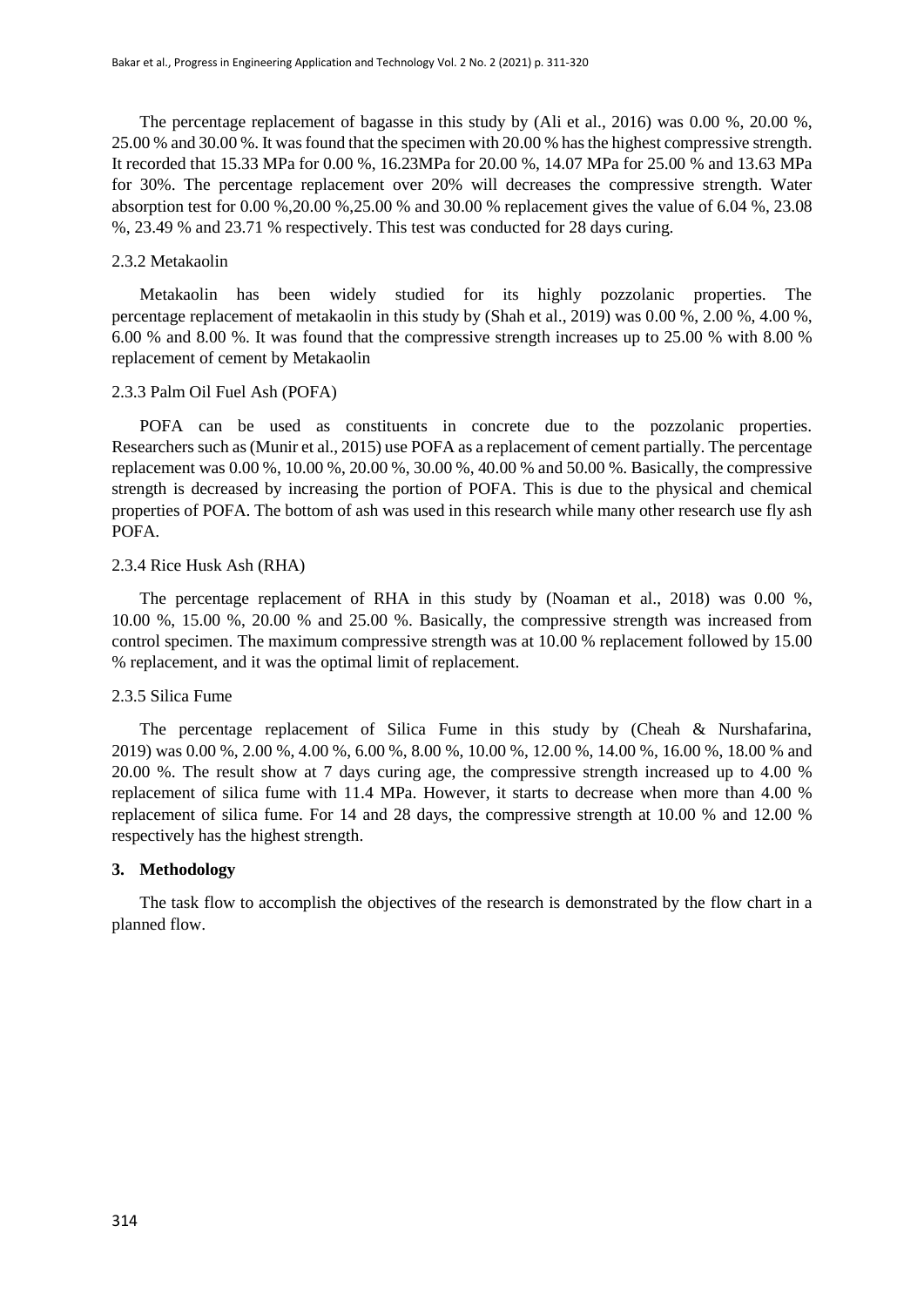

**Figure 1: Research flowchart**

#### 3.1 Journals Obtained Method

This review mainly obtained from the related journals or articles. The journals are from the last 5 years back. Total journals use for this review is almost 40 papers. The sources are from Mendeley, Google Scholar, Science Direct and others related.

#### 3.2 Testing Involves

There are several tests involved in this review paper such as compressive strength testand water absorption test. The result for each test from researchers' observation was compared with the conventional concrete. The conventional concrete is different for each paper since the researcher use different type and class of concrete.

#### **4. Discussion**

Detailed analysis of the data that has been retrieved from previous study of the usage of alternative fine aggregate and cementitious material.

# 4.1 Optimum Percentage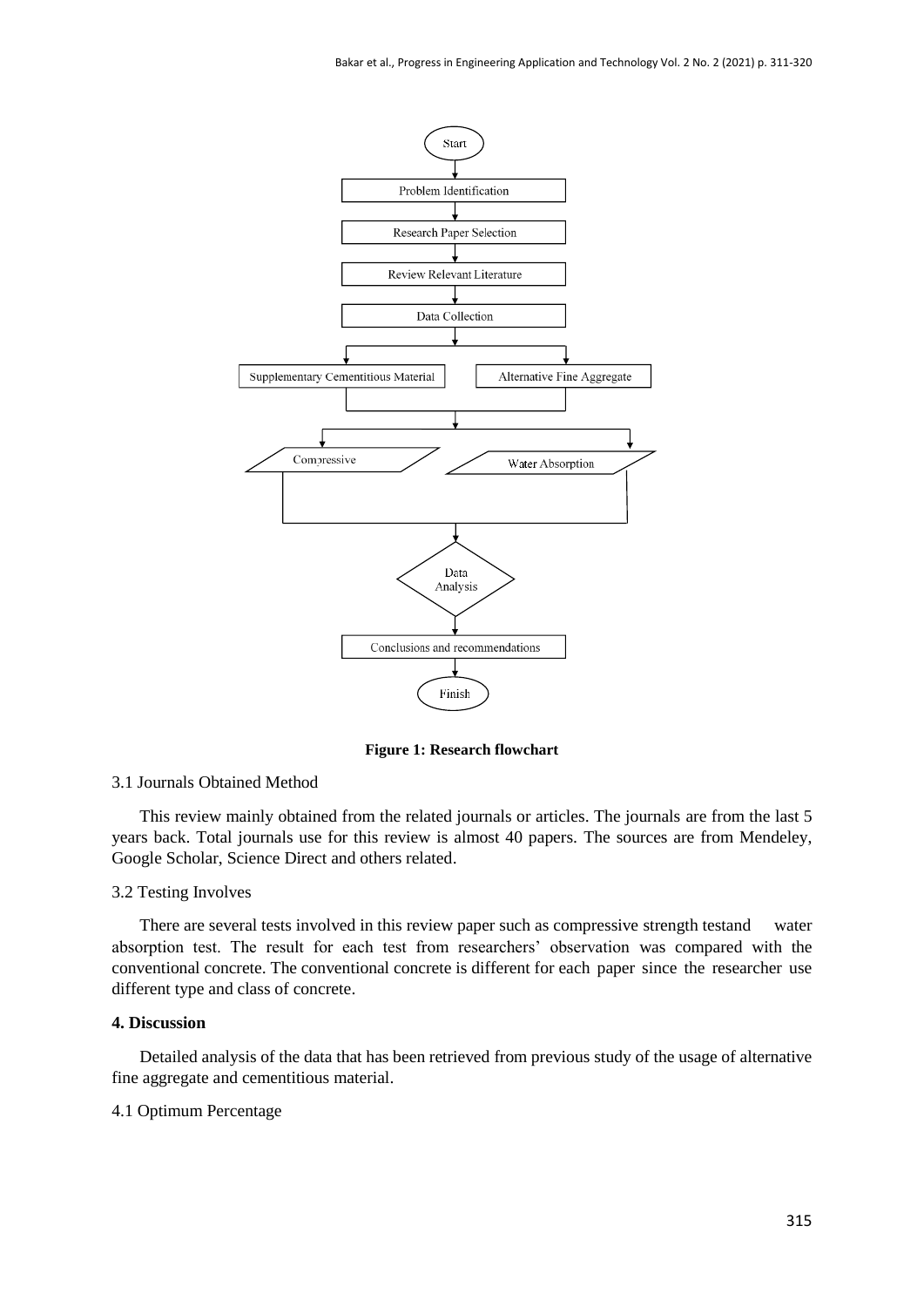Each paper determines the best and optimum percentage of partial fine aggregates and supplementary cementitious materials of the sustainable concrete bricks. Table 1 below shows the result from paper review.

| Materials                   | <b>Optimum Percentage</b>                          | Remarks                                                   |
|-----------------------------|----------------------------------------------------|-----------------------------------------------------------|
|                             | <b>Alternative Fine Aggregates (AFAs)</b>          |                                                           |
| <b>Expanded Polystyrene</b> | Paper 1: 25%                                       | All papers give almost                                    |
| (EPS)                       | Paper 2: 25%                                       | the same optimum                                          |
|                             | Paper 3: 20%                                       | percentage amount of EPS.                                 |
| <b>Granulated Blast</b>     | Paper 4: 40%                                       | Both papers show that                                     |
| Furnace Slag (GBFS)         | Paper 5: 50%                                       | more GBFS percentage will                                 |
|                             |                                                    | give good outcomes.                                       |
| <b>Quarry Dust</b>          | Paper 6: 20%                                       | It can be concluded that                                  |
|                             | Paper 7: 40%                                       | quarry dust can replace fully                             |
|                             |                                                    | with sand. However, to get                                |
|                             |                                                    | better performance, this                                  |
|                             |                                                    | optimum ratio is preferable.                              |
| Copper Slag                 | Paper 8: 15%                                       | Paper 1 type of concrete                                  |
|                             | Paper 9: 40%                                       | is M20. While paper 2 and                                 |
|                             | Paper 10: 40%                                      | paper 3 used type of M25                                  |
|                             |                                                    | concrete.                                                 |
| <b>Sheet Glass Powder</b>   | Paper 11: 15%                                      | Paper 1 added the                                         |
|                             | Paper 12: 30%                                      | proportion mix foaming                                    |
|                             |                                                    | agent.                                                    |
|                             | <b>Supplementary Cementitious Materials (SCMs)</b> |                                                           |
| <b>Bagasse</b>              | Paper 13: 20%                                      | Both papers give almost                                   |
|                             | Paper 14: 25%                                      | the same optimum amount.                                  |
| Metakaolin                  | Paper 15: 8%                                       | All paper was determined in                               |
|                             | Paper 16: 20%                                      | the same age, 28 days of                                  |
|                             |                                                    | curing. Paper 1 used M20                                  |
|                             | Paper 17: 10%                                      | type of concrete. Paper 2                                 |
|                             |                                                    | metakaolin powder was                                     |
|                             |                                                    | imported from Nigeria.<br>Paper 3 mixes with some         |
|                             |                                                    | percentage of fly ash.                                    |
|                             |                                                    |                                                           |
| Palm Oil Fuel Ash (POFA)    | Paper 18: 50%                                      | Both of paper gives the same                              |
|                             | Paper 19: 50%                                      | optimum percentage of                                     |
|                             |                                                    | POFA. It can be concluded                                 |
|                             |                                                    | that 50% is the best amount.                              |
| Rice Husk Ash (RHA)         | Paper 20: 10-15%                                   | Both of paper gives the same                              |
|                             |                                                    | optimum percentage of RHA                                 |
|                             | Paper 21: 10%                                      | to produce high strength.                                 |
| Silica Fume                 | Paper 22: 12%                                      | Both of paper gives the same                              |
|                             |                                                    | optimum percentage of Silica                              |
|                             | Paper 23: 12%                                      | Fume. It can be concluded<br>that 12% is the best amount. |

# **Table 1: Review paper**

# 4.2 Mechanical Properties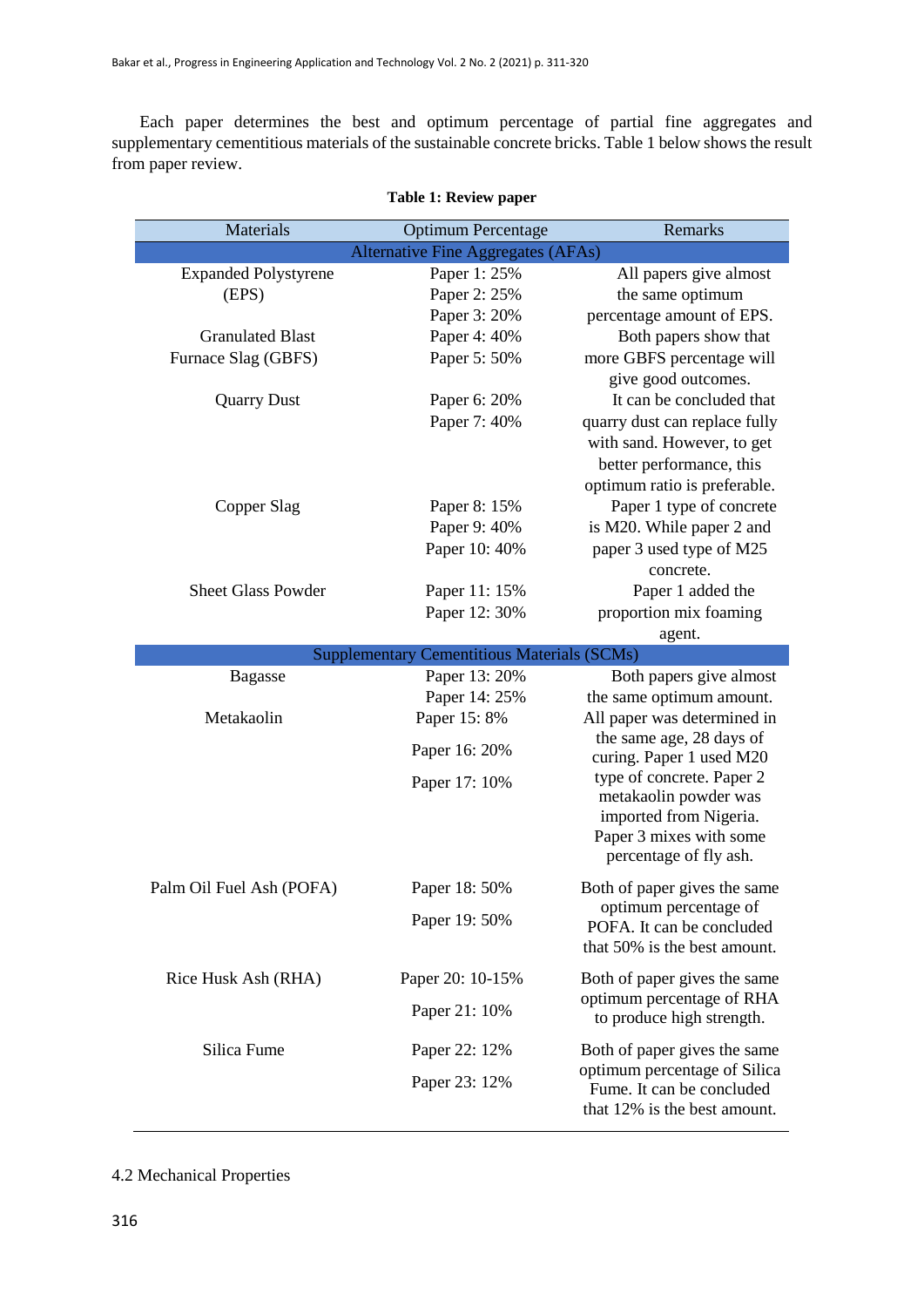Each paper determines the value of mechanical properties such as compressive strength and water absorption. Table 2 below shows the result from paper review.

| <b>Materials</b>                   | Percentage                       |                          |                                                   |                                |                                |                          |                                |                          |                      |                |                |                |        |      |
|------------------------------------|----------------------------------|--------------------------|---------------------------------------------------|--------------------------------|--------------------------------|--------------------------|--------------------------------|--------------------------|----------------------|----------------|----------------|----------------|--------|------|
|                                    | $\boldsymbol{0}$                 | 5                        | 10                                                | $\overline{15}$                | 20                             | 25                       | 30                             | 35                       | 40                   | 45             | 50             | 55             | 60     | 65   |
|                                    |                                  |                          |                                                   |                                |                                |                          |                                |                          |                      |                |                |                |        | >    |
|                                    | Alternative Fine Aggregate (AFA) |                          |                                                   |                                |                                |                          |                                |                          |                      |                |                |                |        |      |
| Compressive Strength (MPa)         |                                  |                          |                                                   |                                |                                |                          |                                |                          |                      |                |                |                |        |      |
| Expanded<br>Polystyrene            | 13.2                             |                          |                                                   |                                |                                | 16<br>$\boldsymbol{.8}$  |                                |                          |                      |                | 12.2           |                |        |      |
| (EPS)                              | 27.4                             |                          |                                                   |                                |                                | $\overline{a}$           | 20<br>.5                       |                          |                      |                | 13.5           |                |        |      |
|                                    | 25.7                             |                          |                                                   |                                | 7.4                            |                          | $\frac{1}{2}$                  | $\overline{\phantom{0}}$ |                      |                |                |                |        |      |
| Granulated<br><b>Blast Furnace</b> | 35.2                             |                          | 42.1                                              | $\overline{a}$                 | 44.8                           | $\overline{a}$           | 47<br>.3                       | $\frac{1}{2}$            | 48<br>$\overline{8}$ |                |                |                |        |      |
| Slag (GBFS)                        | 50                               |                          |                                                   | $\overline{\phantom{a}}$       |                                |                          | $\overline{\phantom{0}}$       |                          |                      | $\overline{a}$ | 52             |                |        | 53   |
| <b>Quarry Dust</b>                 | 11.8                             |                          |                                                   | ÷,                             | 12.8                           | $\overline{\phantom{a}}$ | $\overline{a}$                 |                          |                      |                | 10.6           |                |        | 9.38 |
|                                    | 28.4                             |                          |                                                   |                                | 29.6                           | 30<br>$\boldsymbol{.8}$  | 32<br>.8                       |                          |                      |                |                |                |        |      |
| Copper Slag                        | 31.8                             | 33.1                     | 33.2                                              | 36.2                           | 33.2                           | 30<br>$\cdot$            | $\blacksquare$                 |                          |                      |                |                |                |        |      |
|                                    | 31.8                             |                          |                                                   | 31.7                           | $\overline{\phantom{0}}$       | $\overline{a}$           | 32<br>0.                       | $\overline{\phantom{0}}$ | 32<br>.7             | $\overline{a}$ |                |                |        |      |
|                                    | 31.8                             |                          |                                                   | 31.7                           |                                | $\overline{a}$           | 32<br>$\overline{0}$ .         | $\frac{1}{2}$            | 32<br>.7             |                |                |                |        |      |
| <b>Sheet Glass</b>                 | 952                              |                          | 644                                               |                                | 750                            |                          |                                |                          |                      |                |                |                |        |      |
| Powder                             | 89                               |                          | 44                                                |                                | 22                             |                          |                                |                          |                      |                |                |                |        |      |
|                                    | Kg/                              |                          | Kg/                                               |                                | Kg/                            |                          |                                |                          |                      |                |                |                |        |      |
|                                    | cm2                              |                          | cm2                                               |                                | cm2                            |                          |                                |                          |                      |                |                |                |        |      |
|                                    | 35                               |                          | $\overline{a}$                                    |                                | 33                             |                          | 38                             |                          | 31                   |                | 29             |                |        |      |
|                                    | 15.3                             |                          | <b>Supplementary Cementitious Materials (SCM)</b> |                                | 16.2                           | 14                       | 13                             |                          |                      |                | $\overline{a}$ |                |        |      |
| <b>Bagasse</b>                     | 3                                |                          |                                                   |                                |                                |                          | .6                             |                          |                      |                |                | $\overline{a}$ |        |      |
|                                    | 42                               | 50                       | 39                                                | 41                             | 40                             | 43                       | $\frac{1}{2}$                  |                          |                      |                |                |                |        |      |
| Metakaolin                         | 20                               | 25                       | 30.9                                              |                                |                                |                          |                                |                          |                      |                |                |                |        |      |
|                                    | 25                               | 27                       | 30                                                | $\overline{\phantom{a}}$<br>32 | $\overline{\phantom{0}}$<br>34 | 31                       | 29                             | 27                       |                      |                |                |                |        |      |
|                                    | 30                               | 31.8                     | 31.9                                              | 24                             | 25.2                           |                          |                                |                          |                      |                |                |                |        |      |
| Palm Oil Fuel                      |                                  |                          | 3                                                 |                                | 27.9                           |                          | $\overline{\phantom{0}}$<br>33 | $\overline{a}$           | 39                   | $\overline{a}$ | 41.3           |                |        |      |
| Ash (POFA)                         | $\overline{\phantom{a}}$         |                          |                                                   | $\frac{1}{2}$                  |                                | $\overline{\phantom{0}}$ |                                |                          | .6                   |                |                |                |        |      |
|                                    | 67.1                             |                          |                                                   |                                |                                |                          |                                |                          |                      |                | 69             |                | 6<br>8 | 65.5 |
| Rice Husk Ash<br>(RHA)             | 0.31                             | $\overline{\phantom{a}}$ | 0.28                                              | 1.32                           | 0.88                           | 0.<br>64                 |                                |                          |                      |                |                |                |        |      |
|                                    | 30                               | $\overline{\phantom{0}}$ | 32                                                | 31                             | 28                             | 27                       |                                |                          |                      |                |                |                |        |      |
| Silica Fume                        | 21                               | 27                       | 26                                                | 23                             | $20\,$                         |                          |                                |                          |                      |                |                |                |        |      |
|                                    | 22                               | 25                       | 26                                                | 24                             | 22                             |                          |                                |                          |                      |                |                |                |        |      |

**Table 2: Compression Strength**

| <b>Materials</b> | Percentage |  |    |                                  |    |  |  |  |  |  |                      |    |      |
|------------------|------------|--|----|----------------------------------|----|--|--|--|--|--|----------------------|----|------|
|                  |            |  | 10 | 15.                              | 20 |  |  |  |  |  | 25 30 35 40 45 50 55 | 60 | - 65 |
|                  |            |  |    |                                  |    |  |  |  |  |  |                      |    |      |
|                  |            |  |    | Alternative Fine Aggregate (AFA) |    |  |  |  |  |  |                      |    |      |

**Table 3: Water Absorption**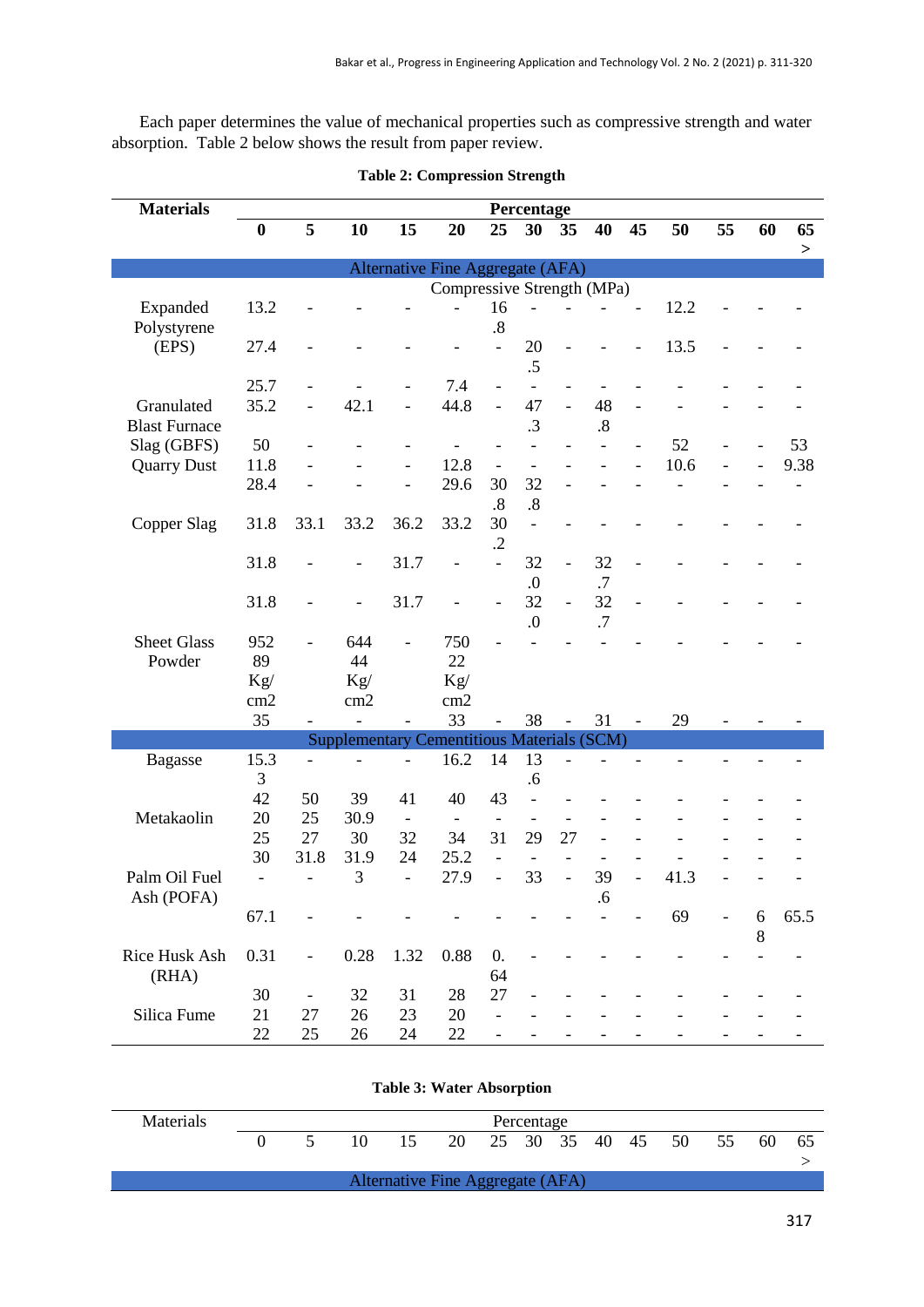|                      | <b>Water Absorption</b> |                          |                                                   |                          |                          |                  |                          |  |           |  |      |  |      |
|----------------------|-------------------------|--------------------------|---------------------------------------------------|--------------------------|--------------------------|------------------|--------------------------|--|-----------|--|------|--|------|
| Expanded             | 5.78                    |                          |                                                   |                          |                          | $\overline{4}$ . |                          |  |           |  | 6.12 |  |      |
| Polystyrene          |                         |                          |                                                   |                          |                          | 89               |                          |  |           |  |      |  |      |
| (EPS)                | 7.6                     |                          |                                                   |                          |                          | ÷,               | 6.                       |  |           |  | 2.74 |  |      |
|                      |                         |                          |                                                   |                          |                          |                  | 43                       |  |           |  |      |  |      |
|                      |                         |                          |                                                   |                          |                          |                  | $\overline{\phantom{0}}$ |  |           |  |      |  |      |
| Granulated           | 26.9                    |                          | 22.1                                              |                          | 23.0                     | $\overline{a}$   | 24                       |  | 25        |  |      |  |      |
| <b>Blast Furnace</b> |                         |                          |                                                   |                          |                          |                  | $\cdot$                  |  | $\cdot$ 3 |  |      |  |      |
| Slag (GBFS)          |                         |                          |                                                   |                          |                          |                  |                          |  |           |  |      |  |      |
| <b>Quarry Dust</b>   | 11.7                    |                          |                                                   | $\overline{\phantom{0}}$ | 11.2                     |                  |                          |  |           |  | 15.4 |  | 17.3 |
|                      |                         |                          |                                                   |                          |                          |                  |                          |  |           |  |      |  |      |
| Copper Slag          |                         |                          |                                                   |                          |                          |                  |                          |  |           |  |      |  |      |
|                      |                         |                          |                                                   |                          |                          |                  |                          |  |           |  |      |  |      |
|                      |                         |                          |                                                   |                          |                          |                  |                          |  |           |  |      |  |      |
| <b>Sheet Glass</b>   | 313                     |                          | 328                                               | $\overline{\phantom{0}}$ | 462                      |                  |                          |  |           |  |      |  |      |
| Powder               | 3                       |                          | $\overline{2}$                                    |                          |                          |                  |                          |  |           |  |      |  |      |
|                      |                         |                          |                                                   |                          |                          |                  |                          |  |           |  |      |  |      |
|                      |                         |                          | <b>Supplementary Cementitious Materials (SCM)</b> |                          |                          |                  |                          |  |           |  |      |  |      |
| <b>Bagasse</b>       | 7.04                    |                          |                                                   |                          | 24.1                     | 24               | 24                       |  |           |  |      |  |      |
|                      |                         |                          |                                                   |                          |                          | .3               | .4                       |  |           |  |      |  |      |
|                      | 1.6                     | 1.5                      | 1.8                                               | 2.1                      | 3.6                      | $\overline{4}$   |                          |  |           |  |      |  |      |
| Metakaolin           |                         |                          |                                                   |                          |                          |                  |                          |  |           |  |      |  |      |
|                      |                         | $\overline{\phantom{a}}$ | $\overline{\phantom{0}}$                          | $\overline{\phantom{0}}$ | $\overline{\phantom{a}}$ |                  |                          |  |           |  |      |  |      |
|                      |                         |                          |                                                   |                          |                          |                  |                          |  |           |  |      |  |      |
| Palm Oil Fuel        |                         |                          |                                                   |                          |                          |                  |                          |  |           |  |      |  |      |
| Ash (POFA)           |                         | ۰                        |                                                   |                          |                          |                  |                          |  |           |  |      |  |      |
| Rice Husk Ash        |                         |                          |                                                   |                          |                          |                  |                          |  |           |  |      |  |      |
| (RHA)                |                         |                          |                                                   |                          |                          |                  |                          |  |           |  |      |  |      |
| Silica Fume          |                         |                          |                                                   |                          |                          |                  |                          |  |           |  |      |  |      |
|                      |                         |                          |                                                   |                          |                          |                  |                          |  |           |  |      |  |      |

# **5. Conclusion**

This research is concerned about the utilization of alternative fine aggregates (AFAs) and supplementary cementitious materials SCMs) to produce sustainable concrete bricks. The purpose of this chapter is to conclude all the findings derived from the research. It can be concluded that the best optimum for alternative fine aggregates Expanded Polystyrene, Granulated Blast Furnace Slag, Quarry Dust, Copper Slag and Sheet Glass Powder was 25.00 %, 50.00 %, 40.00 %, 40.00 % and 30.00 % respectively. While the best optimum for supplementary cementitious materials Bagasse, Metakaolin, Palm Oil Fuel Ash, Rice Husk Ash and Silica Fume was 25.00 %, 20.00 %, 50.00 %, 10.00 % and 12.00 % respectively. It can be concluded that for compressive strength test, most of the materials will increase in strength when the percentage of replacement increase. Only for several materials such as EPS, Sheet Glass Powder and RHA has a slightly decrease in strength. While for the water absorption test, all of the materials will increase the water absorption value when the percentage of replacement increase.

#### **Acknowledgement**

This author would like to thank the Faculty of Engineering Technology, Universiti Tun Hussein Onn Malaysia, for its support.

#### **References**

[1] Adnan, S. H., Zolkefli, N. K., Osman, M. H., Ahmad Jeni, M. L., Jamellodin, Z., Abdul Hamid, N. A., Alisibramulisi, A., Abdul Roni, N., & Nor Akasyah, M. N. A. (2020).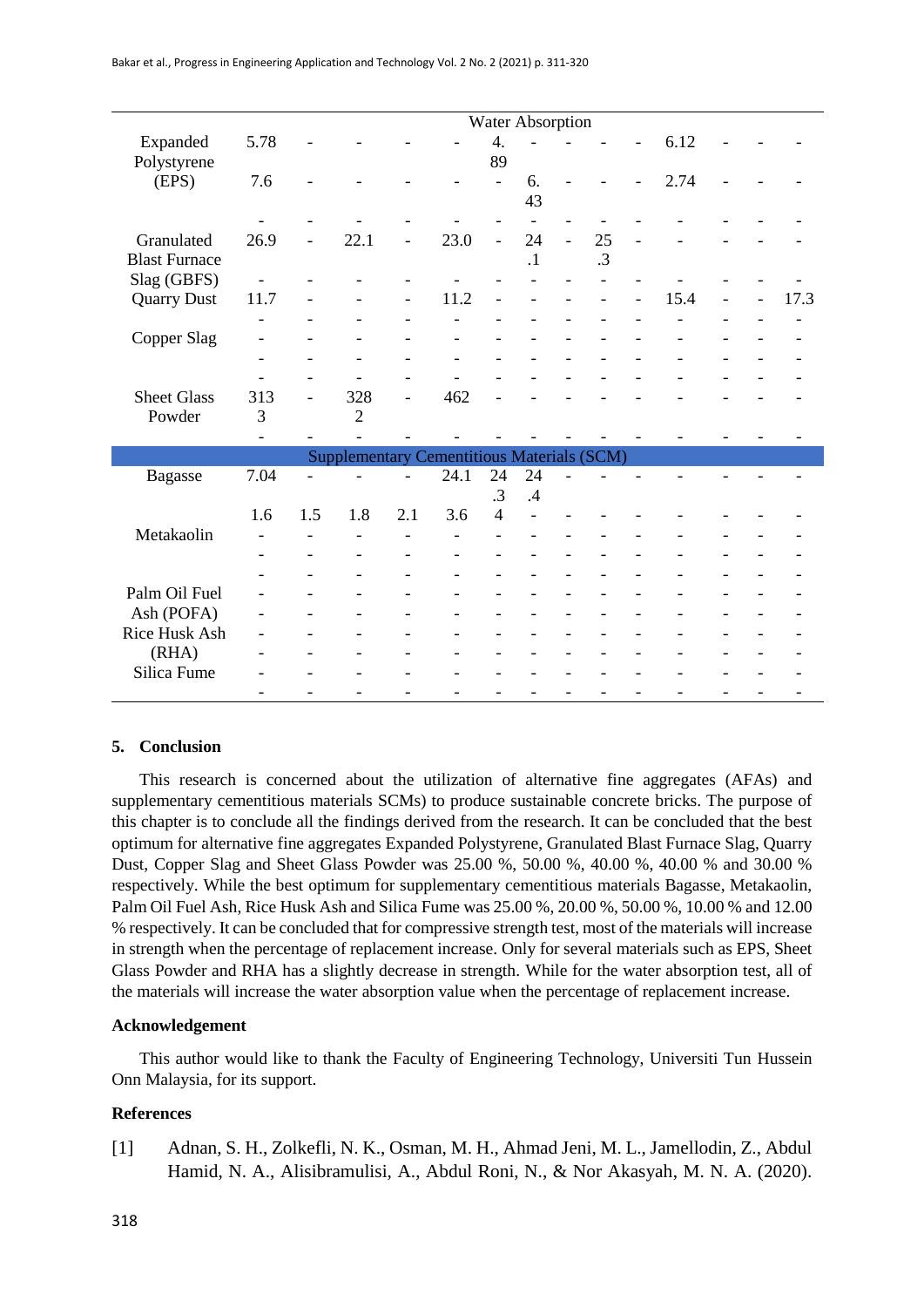Performance in Thermal Conductivity of Bricks Containing Palm Oil Fuel Ash and Expanded Polystyrene Beads. *IOP Conference Series: Earth and Environmental Science*, *498*(1). https://doi.org/10.1088/1755-1315/498/1/012053

- [2] Adnan, Suraya Hani, Abadalla, M. A. S., & Jamellodin, Z. (2017). The mechanical and physical properties of concrete containing polystyrene beads as aggregate and palm oil fuel ash as cement replacement material. *Malaysian Construction Research Journal*, *2*(2), 114–121.
- [3] Akinyele, J. O., Odunfa, S. O., Famoye, A. A., & Kuye, S. I. (2017). Structural behaviour of metakaolin infused concrete structure. *Nigerian Journal of Technology*, *36*(2), 331. https://doi.org/10.4314/njt.v36i2.2
- [4] Alsubari, B., Shafigh, P., & Jumaat, M. Z. (2016). Utilization of high-volume treated palm oil fuel ash to produce sustainable self-compacting concrete. *Journal of Cleaner Production*, *137*, 982–996. https://doi.org/10.1016/j.jclepro.2016.07.133
- [5] Cheah, C. B., & Nurshafarina, J. (2019). Preliminary study on influence of silica fume on mechanical properties of no-cement mortars. *IOP Conference Series: Materials Science and Engineering*, *513*(1). https://doi.org/10.1088/1757-899X/513/1/012025
- [6] Farnood Ahmadi, P., Ardeshir, A., Ramezanianpour, A. M., & Bayat, H. (2018). Characteristics of heat insulating clay bricks made from zeolite, waste steel slag and expanded perlite. *Ceramics International*, *44*(7), 7588–7598. https://doi.org/10.1016/j.ceramint.2018.01.175
- [7] Juenger, M. C. G., Snellings, R., & Bernal, S. A. (2019). Supplementary cementitious materials: New sources, characterization, and performance insights. *Cement and Concrete Research*, *122*(February), 257–273. https://doi.org/10.1016/j.cemconres.2019.05.008
- [8] Kinuthia, J. M. (2015). The durability of compressed earth-based masonry blocks. *Eco-Efficient Masonry Bricks and Blocks: Design, Properties and Durability*, 393–421. https://doi.org/10.1016/B978-1-78242-305-8.00018-8
- [9] Kirthika, S. K., Singh, S. K., & Chourasia, A. (2020). Alternative Fine Aggregates in Production of Sustainable. *Journal of Cleaner Production*, 122089. https://doi.org/10.1016/j.jclepro.2020.122089
- [10] Kumar, M., Kumar, S., & Kumar, A. (2016). Gulf Organisation for Research and Development Sustainable use of industrial-waste as partial replacement of fine aggregate for preparation of concrete – A review. *International Journal of Sustainable Built Environment*. https://doi.org/10.1016/j.ijsbe.2016.04.006
- [11] Lohitha, T., Lakshmi, D. M., Pg, K., & Ratnam, M. K. M. V. (2017). Study on Mechanical Properties of Concreteon Partial Replacement of Fine Aggregate with Copper Slag & Granite [12]Powder. *IJIRST-International Journal for Innovative Research in Science & Technology|*, *3*(10), 305–308. www.ijirst.org
- [13] Mirasa, A. K., Ag. Besar, S. N., Asrah, H., Asman, N. S. A., Bolong, N., & Lim, C. H. (2019). Effect of Quarry Dust as a Sand Replacement on the Properties of Interlocking Brick. *International Journal of Advanced Science and Technology*, *28*(8), 89–96.